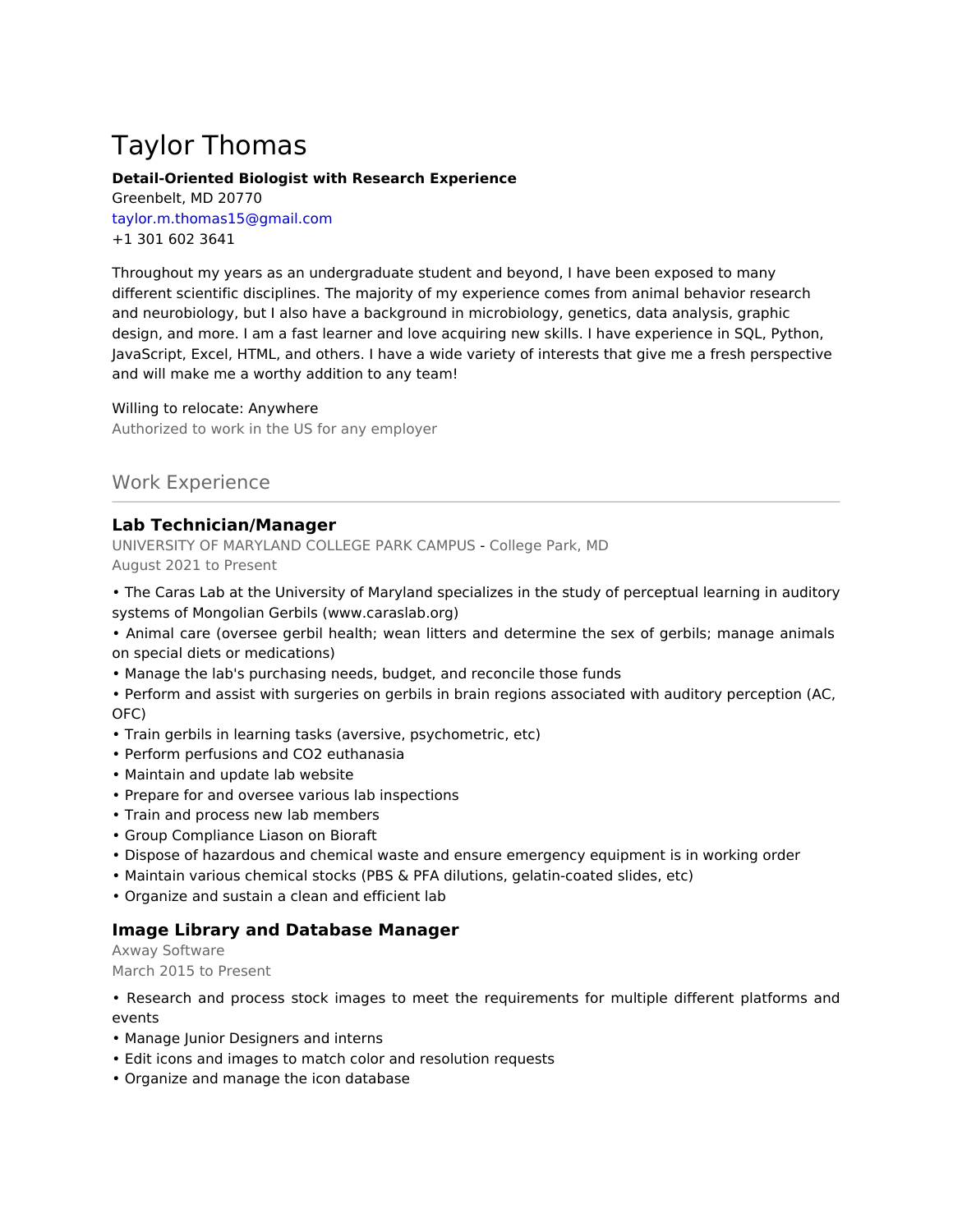• Be proficient in Adobe Software

## **CNA - Certified Nursing Assistant**

Cherished Hands Home Health LLC - Germantown, MD January 2021 to August 2021

- Provide careful, caring assistance to clients
- Monitor vital signs and aid with ADLs
- Cared for approximately 4 clients with varying needs
- Worked with mechanical lifts when needed

## **Veterinarian Technician**

Poolesville Veterinary Clinic - Poolesville, MD May 2019 to March 2020

- Comfort and restrain cats/dogs while veterinarians or other veterinary technicians perform procedures
- Administer medications to cats/dogs and fill prescriptions
- Pro Heart 6 certified
- Perform a variety of other tasks to assist veterinarians and help keep the clinic organized and running efficiently

## **Athletic Events Staff Member**

Salisbury University - Salisbury, MD August 2016 to December 2019

• Serve one of the most successful collegiate athletic programs in the nation

• Facilitate suite rental operations and ticket sales for VIP program donors during NCAA events and other large-scale occasions

• Manage new and current staff members

## **Research Assistant**

Smithsonian Tropical Research Institute February 2018 to August 2019

- Researched multimodal communication, as well as sexual selection and cognition in the túngara frog, which will be featured in upcoming scientific publications
- Constructed a next generation sequencing library and performed Double-Digest Restriction Associated DNA Sequencing (ddRADseq) and analysis of over 450 SNPs collected from 250 túngara frogs

• Operated bioinformatics programs such as STRUCTURE and GENEPOP, as well as the Microsoft Office Suite

• Present research to undergraduate genetics classes

## **Animal Husbandry Intern**

Delmarva Discovery Center - Pocomoke, MD, US August 2018 to December 2018

\* Create a healthy environment for animals such as otters, reptiles, amphibians, and invertebrates that encourages successful growth and development

\* Handle and observe the behavior of the animals at the museum, as well as educate visitors about the different species

\* Assist in training of native river otters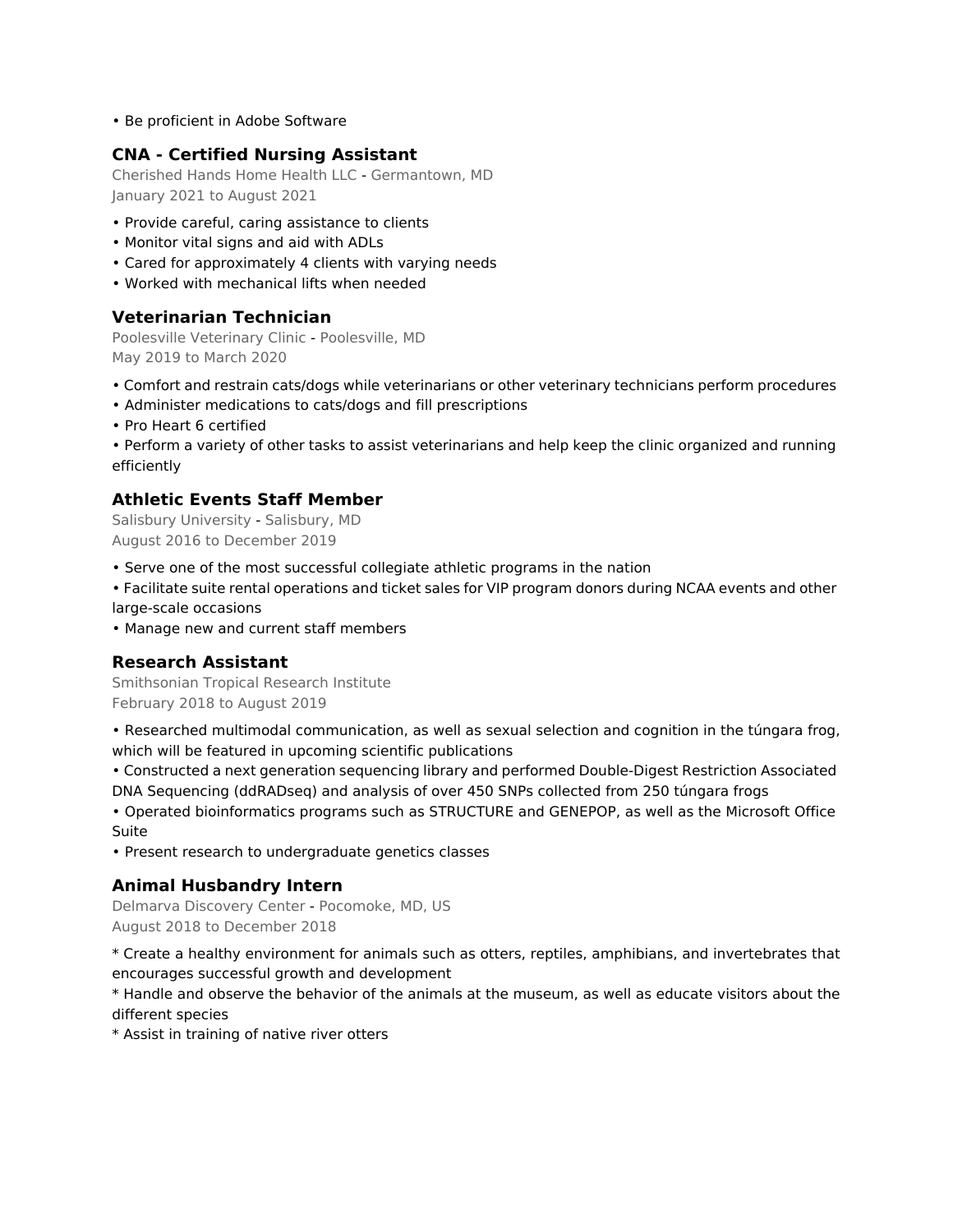## **Student Researcher**

Salisbury University Cell Biology Department - Salisbury, MD January 2018 to May 2018

\* Purified recombinant human dihydrofolate reductase then executed sodium dodecyl sulfate polyacrylamide gel electrophoresis (SDS-PAGE)

\* Conducted cell fractionation and fixed-time assays

Education

**Bachelor's of Science degree in Biology**

Salisbury University - Salisbury, MD 2015 to 2019

#### **High School Diploma**

Poolesville High School - Poolesville, MD 2011 to 2015

## Skills

- Microsoft Office
- Adobe Creative Suite
- Google Cloud Platform
- Customer Service
- Computer Skills
- Communications
- Animal Care
- Animal Husbandry
- Research Laboratory Experience
- Organizational Skills
- Spanish
- Management Experience
- Presentation Skills
- Next Generation Sequencing
- Veterinary Assistant
- Animal Restraint
- Image Processing
- Veterinary Technician Experience
- Kennel Experience
- Laboratory Experience
- Hospital Experience
- Animal Handling
- Data Analysis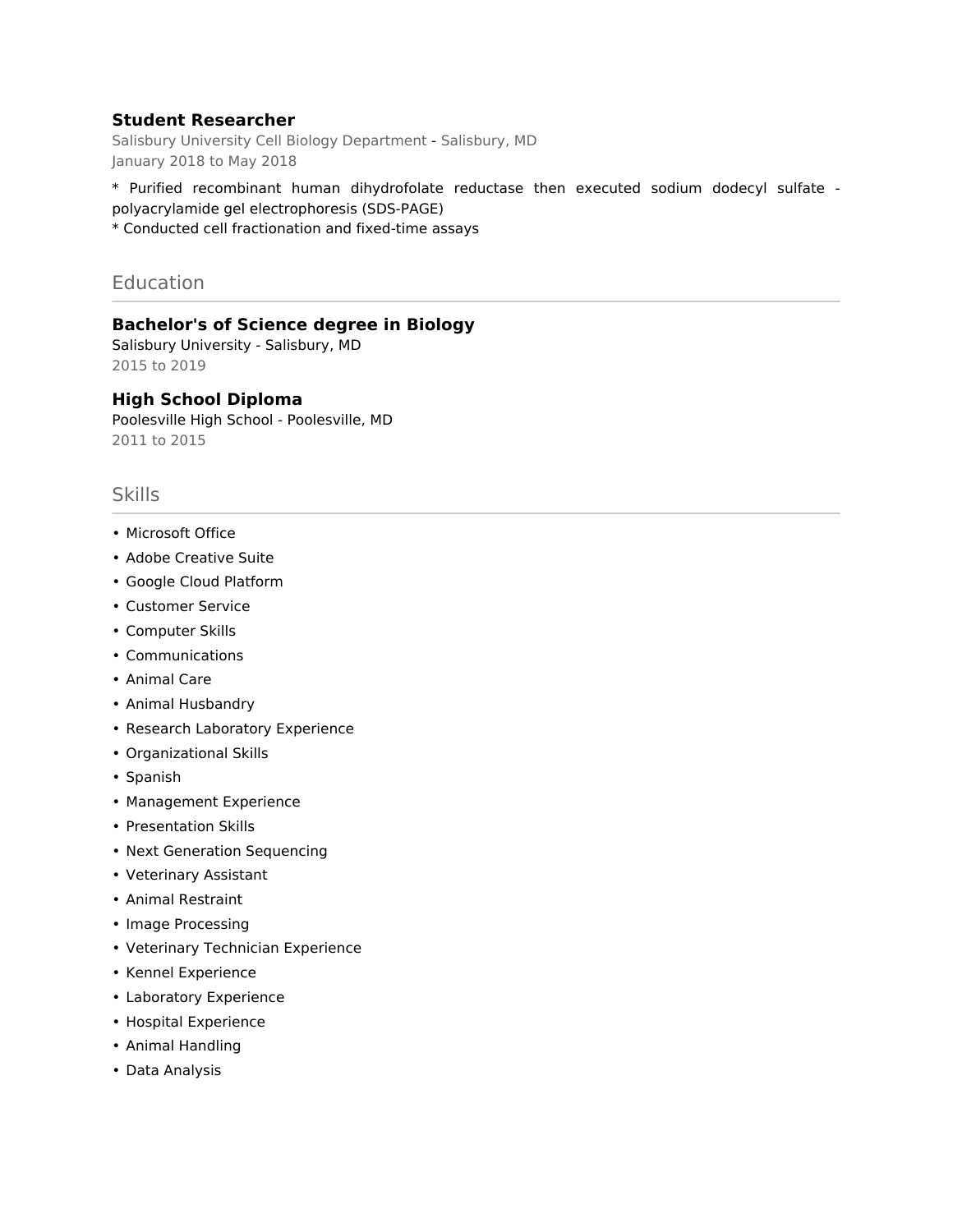- Adobe InDesign
- Adobe Illustrator
- Adobe Photoshop
- Adobe Flash
- Clinical laboratory experience
- Research
- JavaScript
- Clinical trials
- Graphic design
- Writing skills
- Python
- HTML5
- Project management (1 year)
- Java
- Microbiology
- Software development
- MATLAB
- CPR
- Leadership
- R
- Neurosurgery in rodents (1 year)
- Animal handling
- Microsoft Excel
- Analytics
- SQL
- Microsoft Word
- Microsoft Powerpoint
- Administrative Experience
- Structure Genetic Analysis Program (2 years)
- Genetics (2 years)
- STRUCTURE Harvester
- CLUMPP
- Distruct Program
- Ghost View Program
- GENEPOP (2 years)
- Laboratory Management
- Photography
- Photo editing
- Adobe Photoshop
- JavaScript